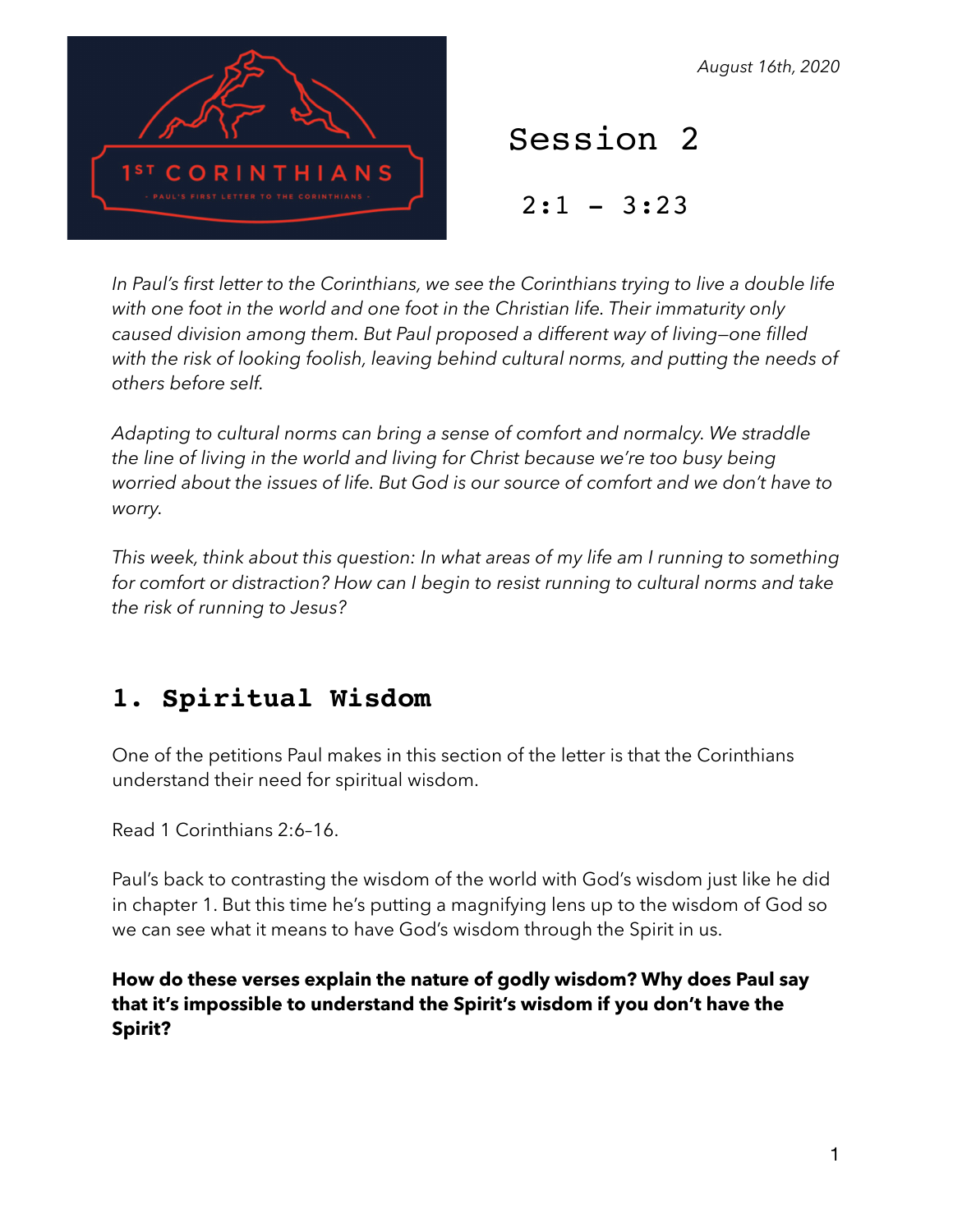Many times, we find ourselves doing what's right in our own eyes—making decisions based on what seems right or what the culture says is normal. But as believers, we need spiritual wisdom to follow God with our lives.

### **What consequences have you witnessed or experienced by following the world's wisdom?**

Take a look at verses 10–13. Paul highlights several things the Spirit does for us. He gives us access to the mind of God. He helps us speak with the wisdom of God. But most importantly, he is *with* us.

Whether you feel alone in a crowd or are having the best day ever, God is with you. When you lose your job or buy a house, he's there. You're never alone. **In what ways can having God's wisdom benefit us in the midst of hard circumstances?**

Read verses 14–16 again. One advantage of being indwelt with the Spirit is that we can now discern spiritual truth in a way that the "natural person" or unbeliever cannot. **What are some examples of things you do or values you hold because of your relationship with Jesus that seem odd to unbelievers? Have you ever been criticized for those actions of beliefs? If so, how did you respond?**

As we look forward to the coming week, let's consider ways we can follow God's wisdom and obey the Spirit's leadership in our lives. **What could it look like for you to follow the Spirit this week?**

## **2. Isaiah 64:4**

In 1 Corinthians 2:9 Paul quotes from Isaiah 64:4 to make a point about God, his wisdom, and humanity.

Read 1 Corinthians 2:8–10. Then read Isaiah 64:1–4.

#### **What does Isaiah 64:1–4 say about God? What does it say about humankind?**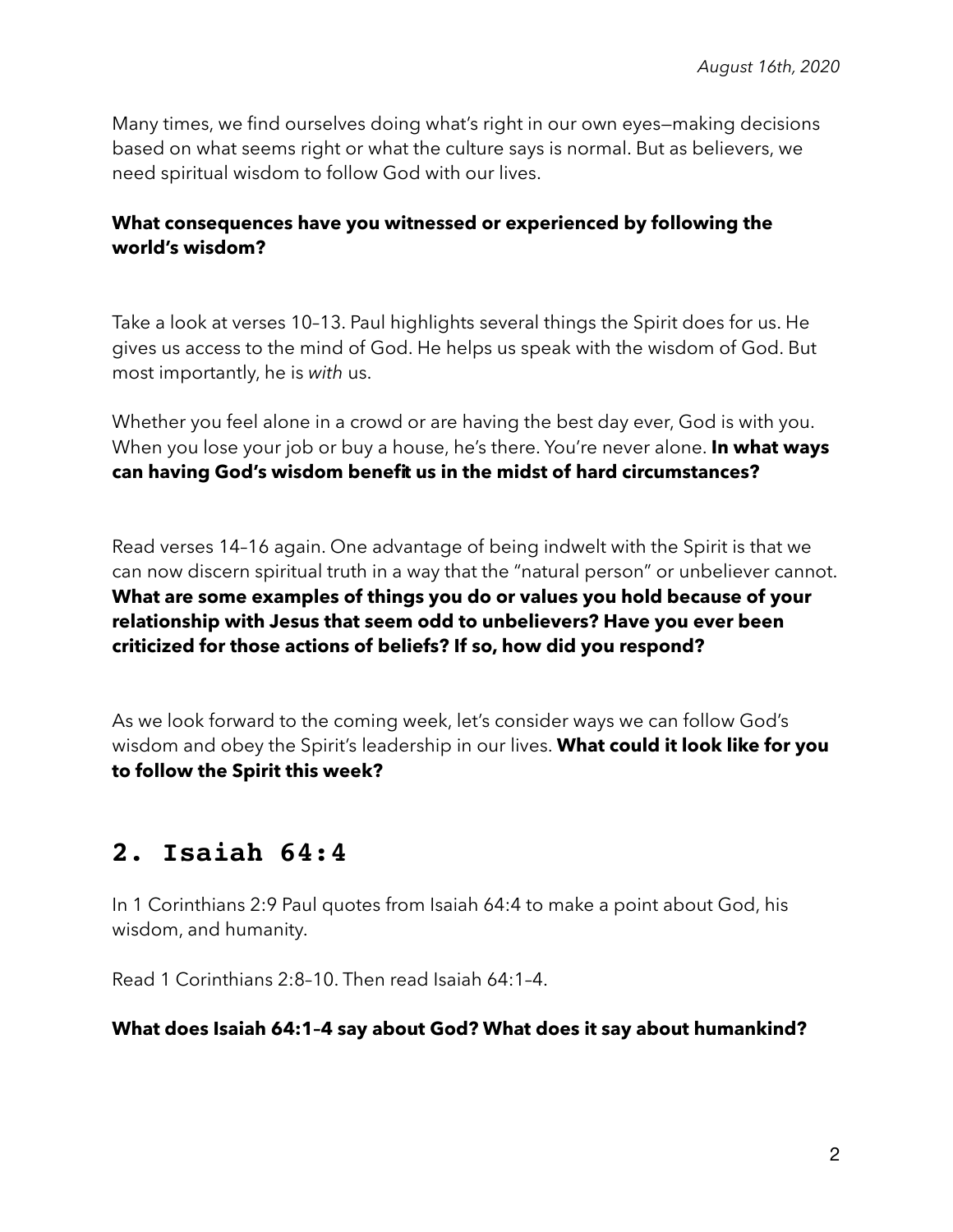These verses are full of images that speak to God's power. Mountains quake. Nations tremble. The prophet Isaiah is pleading with God to act on behalf of Israel in a powerful way, like he's done in the past. Paul, in using this reference, reminds us that this same powerful God still acts for those who wait for him.

## **What difference does the truth that God is powerful and acts on your behalf make in your life today?**

### **What does Isaiah 64:4 show us about the importance of depending on God?**

We see from Isaiah 64:4 that God is eternal and that there has never been—nor will there be—any God like him. It takes much more than our natural minds to understand our supernatural God. But through his Spirit, we can begin to understand the spiritual things of God and see the plan and purpose that he's prepared for each one of us.

### **How has God revealed more of himself to you over your time following him?**

## **As you look back, how have you seen the plans that he's had for you unfold? When have life circumstances seemed confusing? Looking back, in what ways do now you see his presence through it all?**

Take some time to thank God for all the blessings he's brought into your life.

# **3. Apollos**

As Paul discusses the role of being a servant of God, he talks about a brother in Christ named Apollos.

Read 1 Corinthians 1:10–13 and 3:1–9.

## **Looking through these passages, what is your impression of the relationship between Apollos and the Corinthians?**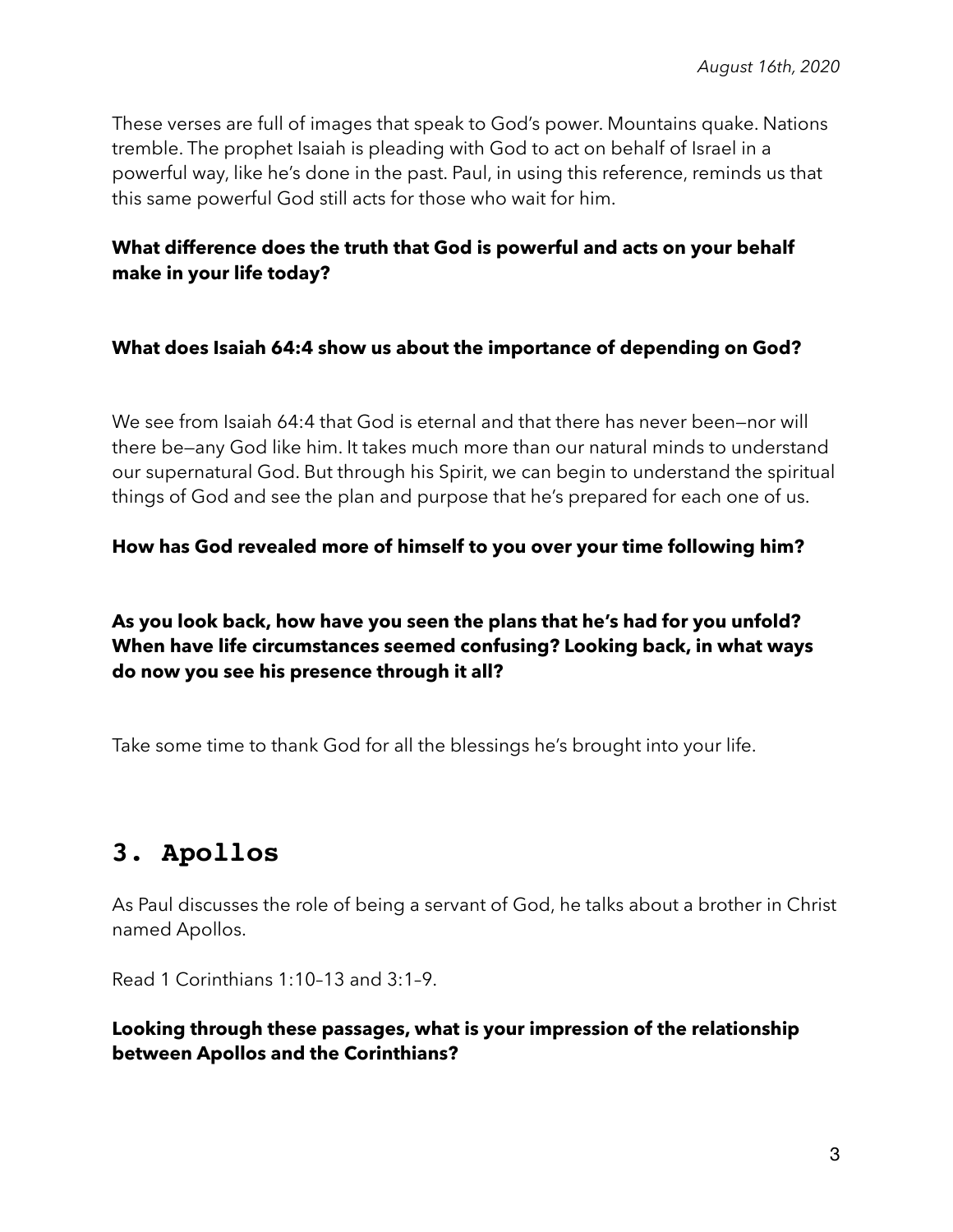Apollos was an evangelist and church leader from Alexandria in Egypt—the second largest city in the Roman Empire—which was quite cosmopolitan. We first hear about Apollos in Acts 18.

Read Acts 18:24–28.

#### **How is Apollos described in verses 24–25?**

Not only was Apollos a great teacher, but he was also willing to be taught by others.

### **What did Priscilla and Aquila teach Apollos?**

The verses suggest that Apollos was familiar with John the Baptist's call to repentance, but not the finished work of Jesus on the cross, the full gospel message.

### **What did Apollos do once he got to Achaia?**

God uses powerful teachers and preachers to advance his kingdom and help others hear the good news. But even though Apollos was a great teacher with much influence, Paul needed the Corinthians to understand that he and Apollos were only servants of God—they weren't worthy of special admiration or glory.

Now re-read 1 Corinthians 3:5.

There's nothing in these passages to imply that either Apollos or Paul were looking for attention or had impure motives. But it's worth self-reflecting to see if we've adopted a similar attitude to the Corinthians. Are we using the gifts God's given us for personal attention? Are we propping up human leaders over God? Spend some time today examining your motives.

## **4. The Temple**

The temple was a grand structure built by Solomon (see 1 Kings 6) that served God and the people of Israel in many different ways. It was the place to bring your sin offerings, where the priests would make sacrifices, and it housed the ark of the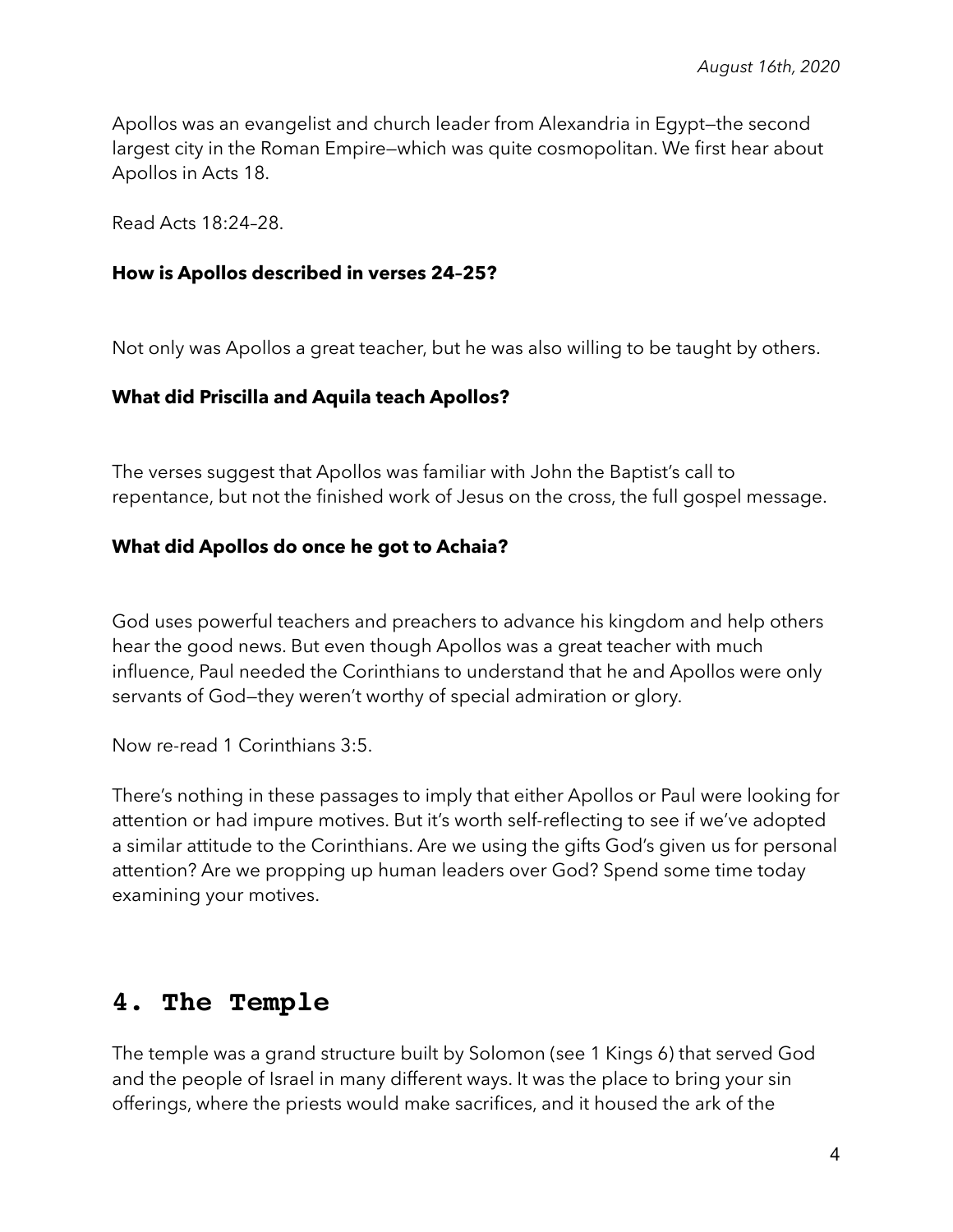covenant, which represented God's presence. The ark was a symbol of God's presence inside of the temple structure—in the past, Israelites couldn't enter the most holy place where the ark was, or where his presence was. But now that we have been saved and bought by Jesus, the Holy Spirit dwells within us—our fleshly temple—just as God's presence dwelled in the temple made of stone.

Read 1 Kings 9:1–9.

## **What made Solomon's temple so special? How does the purpose of the temple show God's care for his people? What does it show you about his standard for sin?**

Knowing that the ark of the covenant was in the temple was important for the Israelites because it reminded them that God was with them. **How does God's presence in 1 Kings 9 compare to God's presence today?** 

In 1 Corinthians 3:16–17, Paul explains that we as believers are God's temple and the Spirit of God lives in us. As the body of Christ, we all make up Christ's church and should glorify God by relying on his Spirit that lives in all of us. **How does knowing about the temple impact your view of the church? How much more important is loving and serving one another knowing that Paul calls us the "temple" of God?** 

Solomon's temple was stationary, so God's presence had to be sought by coming to a single place. But the church makes God's presence known everywhere we are and everywhere we go. **In what way does this truth impact your understanding of the role of the church?** 

**If we as the church are the temple of the Lord, and his Spirit is within us—how important is it to be a good example to those around us? In what ways can unbelievers see the presence of God as the body of Christ submits to the Spirit?** 

Sometimes we can feel discouraged, wondering what our purpose is and how to best display the love of Christ. But that's why we need each other as fellow members of Christ's church. We work together for the common goal of spreading his love and displaying the power of his Spirit. **According to what you've learned about the**